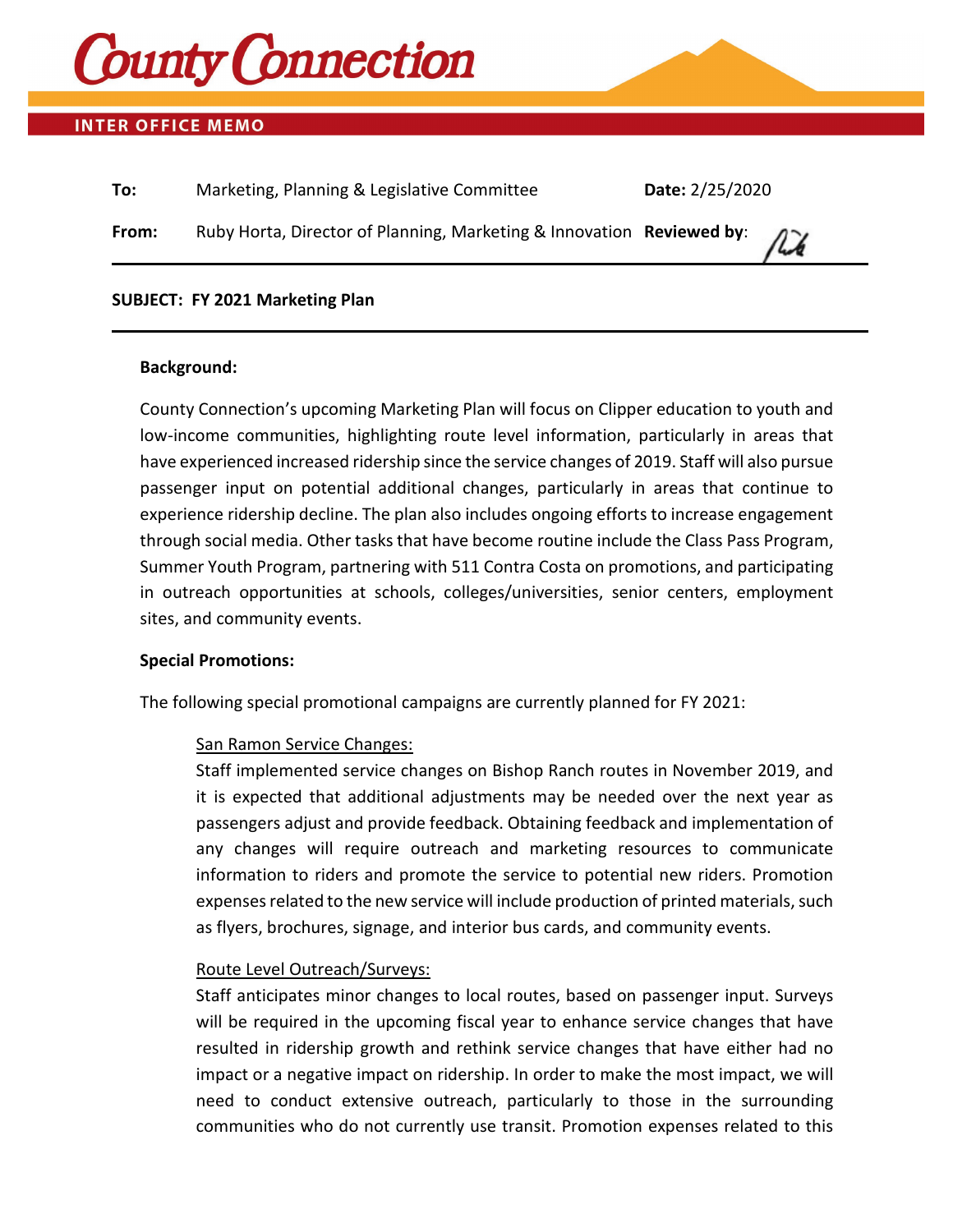program will include production of printed materials, direct mail, advertising, community events, and development of a social media campaign.

# FACES Campaign:

In 2014, County Connection launched the "FACES of County Connection" campaign, which aimed to recognize and celebrate employees. Staff planned to implement a similar campaign in FY 2020 that focuses on riders to highlight the importance of County Connection within the community. Due to staff limitations, this campaign was postponed from FY2020 to FY2021. Over \$70,000 unused allocation from the FY2020 promotions budget will be carried over to FY2021. The campaign will be promoted using interior and exterior ad space on vehicles, on the County Connection website, and through social media channels. Promotion expenses related to this campaign will include professional photography and interior and exterior ad printing and installation.

Total Expense: \$100,000

# **Website and Social Media:**

Riders are increasingly using the internet and social media to access transit information, stay informed, and interact with County Connection. A portion of the promotions budget will go towards general website maintenance and enhancements, as well as increasing the agency's involvement with social media.

Total Expense: \$30,000

## **Routine Promotion:**

Ongoing promotion expenses include the cost for chamber dues and event fees, materials for outreach events, printing brochures for accessible services and bikes on buses, and promoting the summer youth pass.

Total expense: \$10,000

## **Miscellaneous Promotion:**

The miscellaneous promotions budget is intended to cover campaigns or new services that haven't yet been identified.

Total expense: \$10,000